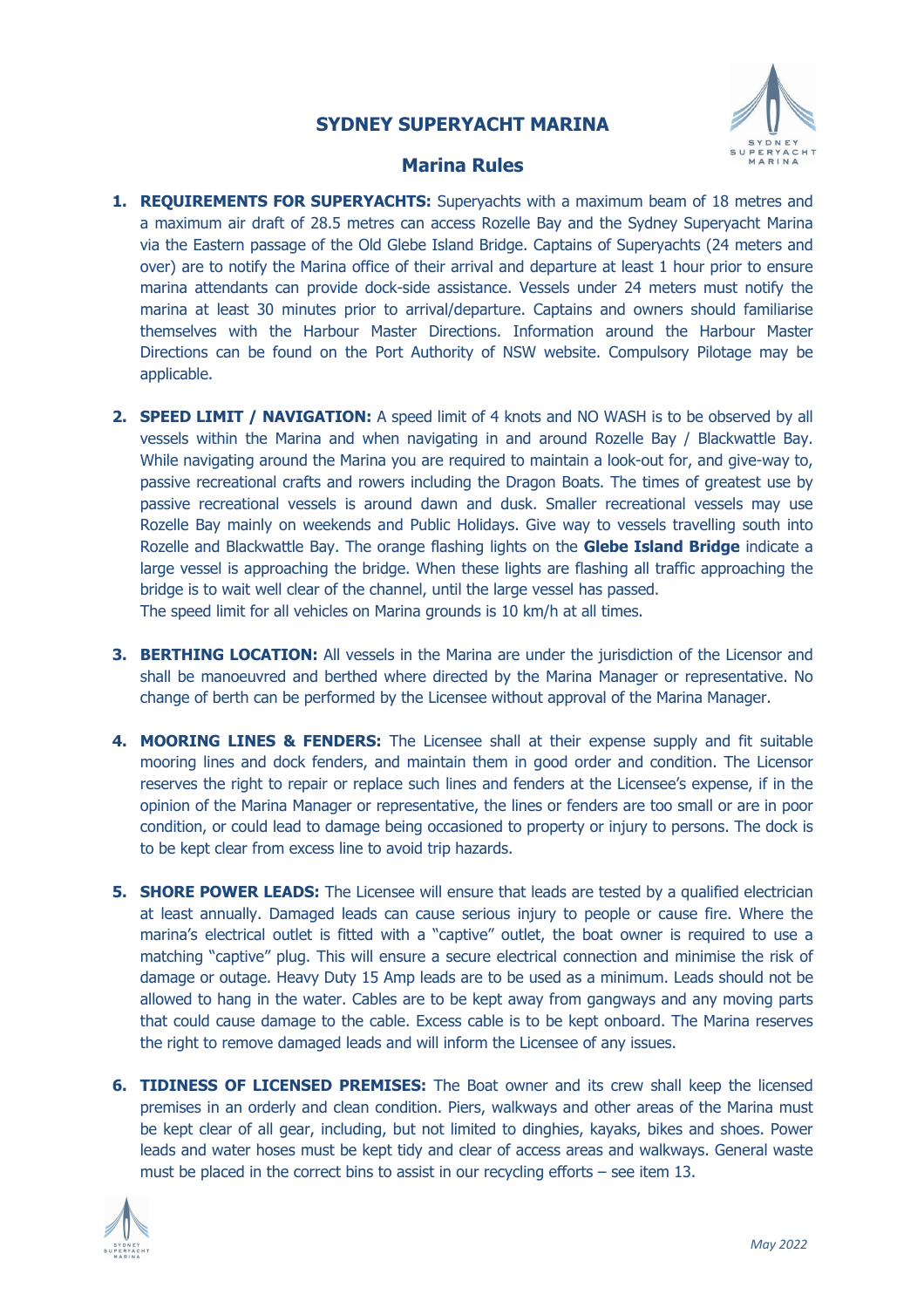- **7. CONDITION OF VESSEL:** The Licensee shall keep the vessel in such condition that it does not become unsightly or dilapidated or reflect unfavourably on the appearance and the standards of the Marina Facility. Decks of all vessels shall be kept free and clear of debris, bottles, papers, garbage and other unsightly material. (Boat) Steps and gangways will be maintained to ensure they provide safe access to the vessel. Steps will not obstruct access for other users along the dock.
- **8. CONDUCT:** Neither the Licensee nor their invitees shall engage in disorderly or indecent conduct on or about the Marina. Reasonable instructions from marina staff must be adhered to in order to maintain a quiet and safe environment for all to enjoy. Consumption of alcohol is only permitted onboard a privately owned vessel, or in licensed premises.
- **9. NOISE & NUISANCES:** Noise shall be kept to a minimum at all times with respect to other vessels, surrounding businesses and residences. The Licensee shall not create a nuisance by the use of television, radio, musical apparatus or any other form of amplified sound particular after 22.00. Any rigging, lines and halyards must be secured such as to minimise all noise.
- **10. SWIMMING and COMMERCIAL DIVING ACTIVITIES:** Swimming, scuba diving or fishing from or within the Marina is prohibited. Commercial diving for the purpose of underwater inspections and maintenance is permitted subject to environmental legislation (POEO Act). Divers must seek approval from Sydney VTS at least 24-hours in advance.
- **11. CHILDREN:** Children should be accompanied and supervised by a responsible adult at all times.
- **12. PETS:** Pets are only permitted in the Marina and on-board vessels if they do not disturb other persons, and are taken on a leash promptly to or from the craft. The owner is responsible for cleaning up any animal waste in the Marina grounds.
- **13. GENERAL WASTE:** No waste or garbage is to be disposed of into the waters of the Marina. General Waste and recycling is to be disposed of in the bins provided. Yacht owners and their crews are encouraged to recycle where possible. A Black water / grey water pump-out service is provided by the Marina. No vessels are to discharge either contaminated bilge water or waste water to Rozelle Bay. Flammables, chemicals, oils, other dangerous goods (such as asbestos, flares and EPIRBS), mattresses and white goods are not to be disposed of at the Marina. Please seek further advise on the proper disposal method and contact our concierge.
- **14. LAUNDRY:** Laundry of any kind shall not be hung out to dry in the public view on any vessel or in any part of the Marina.
- **15. DELIVERY OF GOODS:** The Licensee will use and permit to be used for the receipt, delivery or other movement of goods, wares and merchandise only, such parts of the Marina and at times as the Marina Manager may permit. All delivery drivers must sign in at the Marina office before dispatching. The Marina reserves the right to refuse deliveries that are incorrectly addressed.
- **16. ACCESS:** The Licensor shall endeavour, but shall not be obliged to, grant the Licensee access to the Marina for 24 hours per day, 7 days a week. Ordinary Marina hours of operation will be 9.00am-

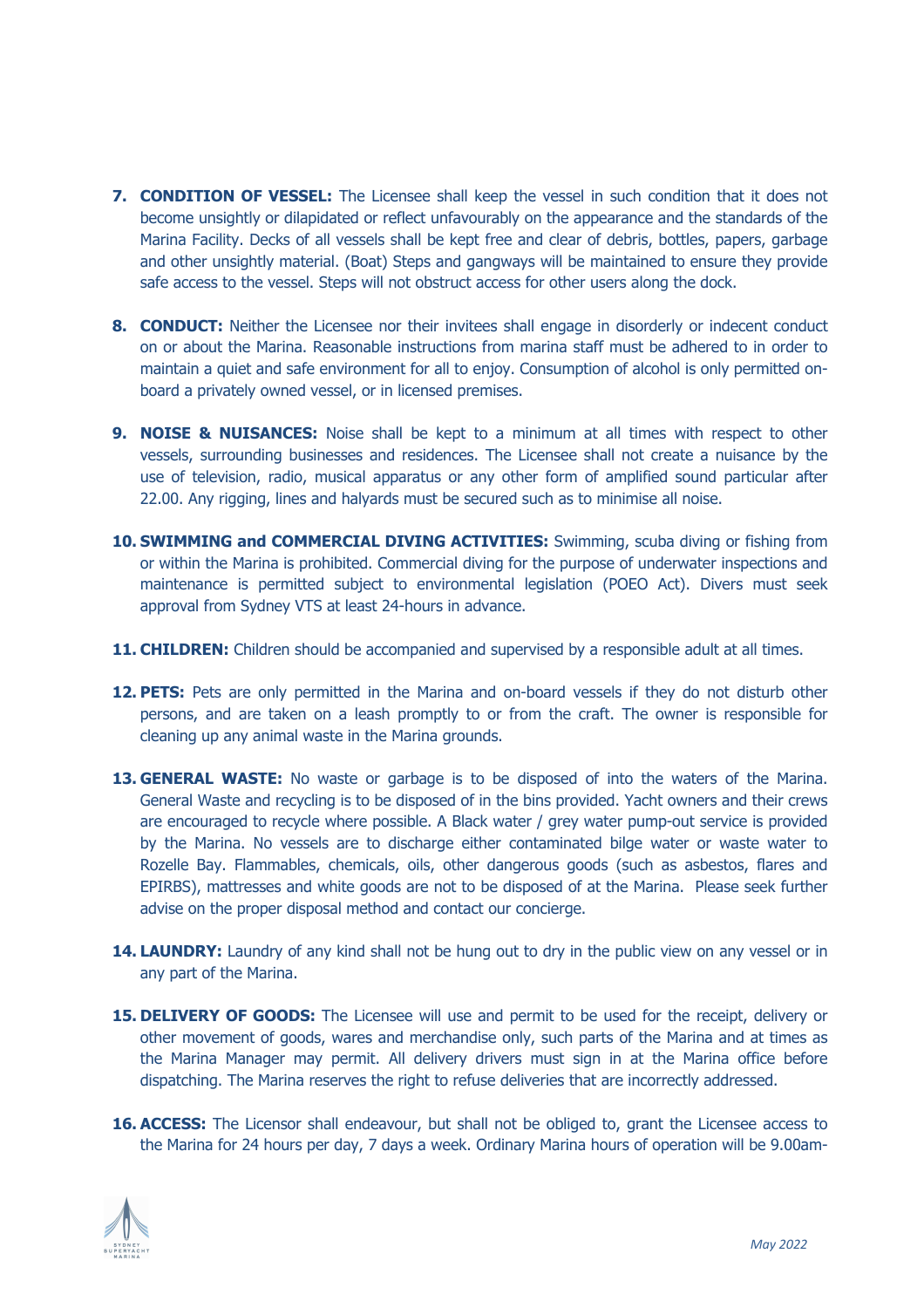5pm, with extended hours offered during peak periods. Dock-side assistance outside normal business hours can be arranged if sufficient notice is provided, but may incur a surcharge.

- **17. SECURITY:** Sydney Superyacht Marina operates a comprehensive CCTV system in combination with a boom gate at the marina's car park entrance, locked gates at the Marina's gangway and security guard services from time to time. CCTV footage is recorded. In addition, Transport for NSW (TfNSW) also monitors vessel movements in Rozelle Bay through a HD Video system and TfNSW has the power to prosecute skippers who do not comply with the maritime regulations.
- 18. **BERTH & MOORING CHECK-IN/OUT:** Vessel check-out must take place by 11am, vessel checkin will be after 12-midday unless prior arrangements have been made, and agreed with the Marina Office. The Licensee shall duly notify the Licensor when the vessel is to be absent from the Licensed Premises.
- 19. **DANGEROUS AND EXPLOSIVE GOODS:** The Licensee shall not bring, nor shall he permit his invitees to bring any dangerous goods on the Marina, the Licensed Premises or any vessel inside or near the Marina.
- **20. INCIDENTS**: All incidents and "near miss" events whilst at the marina must be reported to the Marina Manager and the appropriate Authorities in accordance with the requirements of the Australian Maritime Safety Authority (AMSA) and Sydney VTS. A Vessel Incident Report must be completed by the boat Captain and submitted to Sydney VTS and AMSA if such accident happened whilst away from the marina.
- **21. TROLLEYS:** Courtesy trolleys are provided for the convenience of boat owners and crews. At no time are the Marina trolleys to be removed from the Marina or taken to another site. Customer courtesy trolleys are not to be used by any contractor and are not to be used to transport extremely heavy of dirty goods such as engine parts, oil canisters, batteries, or general waste.
- **22. MAINTENANCE WORKS:** A vessel owner, employee, invitee or contractor may not engage or conduct in any works that may cause pollution (noise, airborne etc.) or any construction works or spray painting at their Marina berth or on the Licensed Premises, without the prior consent of the Marina Management or representative. No antifouling works are to be carried out on-site. Maintenance tasks that include an element of risk, may be subject to a "pre-start", Risk Assessment or may require a Permit. Please discuss these types of tasks with the Marina Manager.
- **23. CONTRACTORS:** All contractors must be "approved contractors" and complete a registration at the Marina office, providing copies of current public liability, ship repairer's liability, workers compensation insurance and detailed Safe work Method Statements prior to commencing works. All contractors must sign-in using the BIA registration tablet in the Marina office before commencing work. Contractors are welcome Monday to Friday between 8.00am and 5pm. If services are required prior to 8.00 am please discuss this with the Marina manager. The Licensor reserves the right to charge a fee in connection with any work carried out on any vessel, or to restrict access to the marina premises if the contractor is unable to satisfy the Marina's reasonable terms and conditions for outside trades.
- **24. SECURITY GATES:** No security gate is to be blocked or tied open at any time. The gates will be locked at close of business and access after-hours is for yacht owners and their guests only.